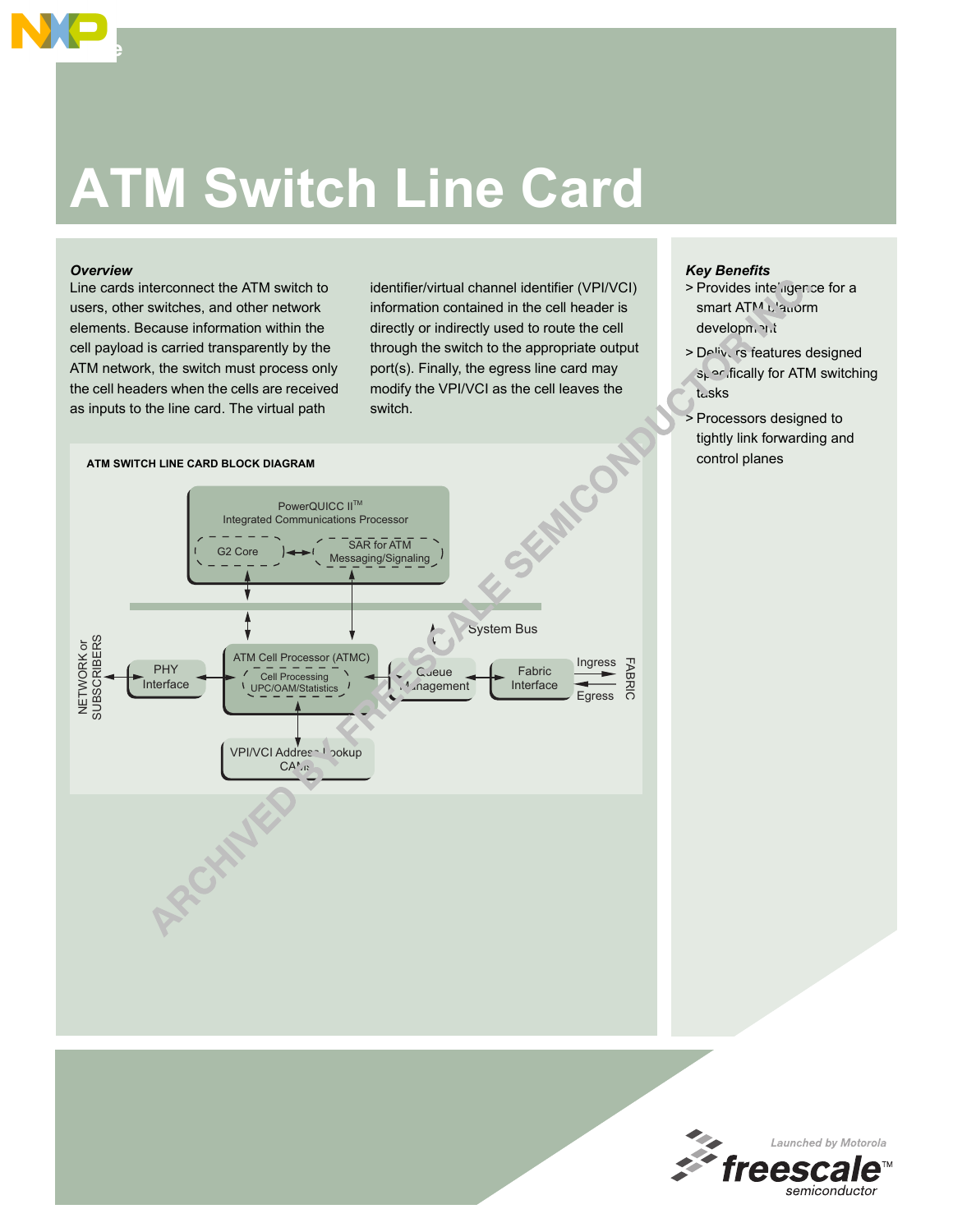

| <b>Freescale Ordering Information</b> |                                                                                                                                                                                                                                                                            |                               |
|---------------------------------------|----------------------------------------------------------------------------------------------------------------------------------------------------------------------------------------------------------------------------------------------------------------------------|-------------------------------|
| <b>Part Number</b>                    | <b>Product Highlights</b>                                                                                                                                                                                                                                                  | <b>Additional Information</b> |
| <b>MPC850</b>                         | > 80 MHz maximum speed<br>> 2K-bytes cache-L1 instructional<br>> 1K-byte cache-L1 data<br>> 8-entry translation lookaside buffers                                                                                                                                          | www.freescale.com/netcomm     |
| <b>MPC860</b>                         | > 80MHz maximum speed<br>> 4K-bytes cache-L1 instructional (DE, DT, EN, SR, and T)<br>> 16K-bytes cache-L1 instructional (DP and P)<br>> 4K-bytes cache-L1 data (DE, DT, EN, SR, and T)<br>> 8K-bytes cache-L1 data (DP and P)<br>> 32-entry translation lookaside buffers | www.freescale.com/netcomm     |
| <b>MPC8260</b>                        | > 300 MHz maximum speed<br>> 16K-bytes cache-L1 instructional<br>> 16K-bytes cache-L1 data<br>> 64-entry translation lookaside buffers<br>> Floating point unit                                                                                                            | www.freescale.com/mitcon.m    |

# *ATM Switch Line Card*

Freescale Semiconductor's comprehensive network infrastructure processor portfolio provides the intelligence for smart ATM switch development platforms. Freescale Semiconductor's processor portfolio delivers features designed specifically for ATM switching tasks.

Within networking applications, communications tasks are typically divided into two areas:

- > Forwarding plane (operations on the forwarding path data in real time)
- > Control plane (less time-critical management functions)

Freescale Semiconductor's processors are designed to integrate the forvarding and control planes tightly, helping reduce the development time devoted to integration tasks while providing greater freedom to shift and share functions across processors as needs change. PowerQIUCC™, with a suite of interworking ATM network prutocols, makes Freescale Semiconductor the smart choice.

## *Design Challenges*

- $>$  A feature-rich  $\lambda$  and line card is complex and would be very large if all functions were implemented discreedly.
- Call setup and tear-down, intra- and inter-equipment communication, and line card management functions.
- > Cell processing functions including address translation; congestion

management (EPD and PPD) and policing (UPC/NPC); operation, administration, and maintenance (OAM); and per-PHY and per-VC statistics gathering.

- > VPI/VCI address lookup matching incoming address identifiers with a switching table determining the destination port.
- > The PHY interface includes all the framers, transceivers, and other components required to implement the physical interface with the network or subscribers. Traditional approaches require separate hardware and general purpose CPUs for each interface type and protocol, resulting in many individual designs and limited reuse of software.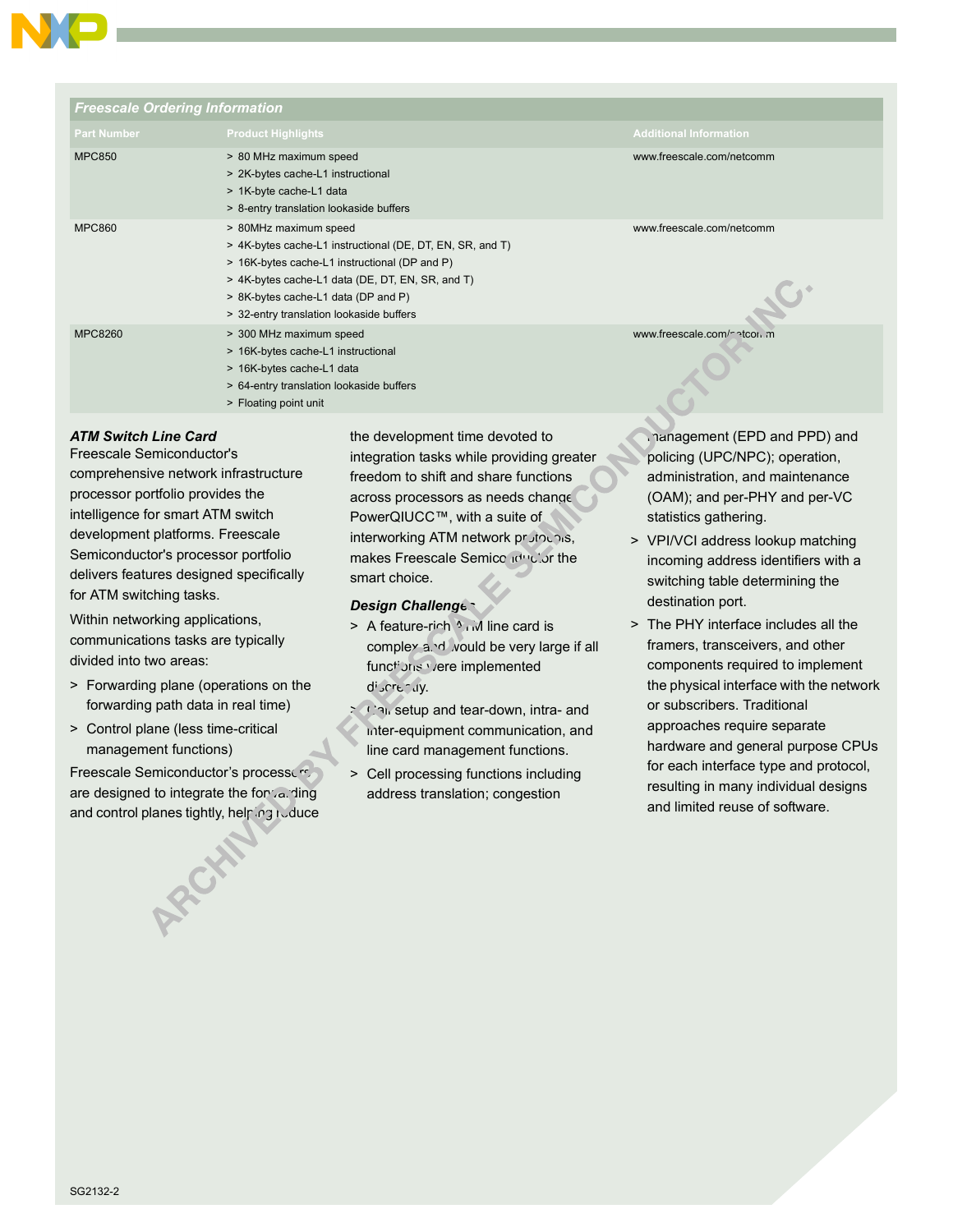# *Freescale Semiconductor Solution*

Freescale Semiconductor's flexible ATM switch architecture enables the implementation of a broad spectrum of uplink and interworking line cards by adding the appropriate PHY interface for the application. Listed hardware below include designs for OC-3, T-Carrier, High-Density DSL, and Frame Relay Interworking Line Cards and differ only in the PHY interface.

- > Many members of the PowerQUICC and PowerQUICC II™ families of Integrated Communications Processors integrate ATM support onchip, including all ATM layer functions, per ATM Forum user network interface (UNI) specification, and many AAL functions.
- > The physical interface can be accomplished by two methods: via standard UTOPIA ports, or serially, via multiple on-chip communications

controllers. Additionally, some controllers provide transmission convergence (TC) sub-layer functionality so they can receive any serial ATM data stream with bytealigned synchronization, including T3/ E3 or DSL.

- > For applications requiring less than full rate, full duplex OC-3 performance, PowerQUICC II with Multi-Service Platform (MSP) microcode allows most ATM switching functionality inside the device, significantly lowering design cost.
- > Inverse-multiplexing for ATM microcode provides for increasing or decreasing bandwidth by allowing the addition or removal of lower bandwidth ATM links such as E1/T1.
- > PowerQUICC II processors also ( ffer eight channels of ATC TC-layer permitting connection to Inwerspeed

(E1/T1/xDSL) serial framers, and do not include TC-layer support.

> Freescale Semiconductor's Content Addressable Memories (CAMs) are particularly well suited for VPI/VCI translation in ATM switches. Because they are implemented with standard RAM cells, they enable solutions at a fraction of the price of traditional CAM implementations.

The PowerQUICC Internated Communications Processor supports additional microcode in ROM (also available in RAM packages), thus enabling flexible feature enhancement. The established code base and broad third-party support from Freescale Sciniconductor's Smart Networks Alliance Program members further enable cost-efficient solutions and accelerated time-to-market for ATM switch equipment suppliers.

#### *Development Tools*

| Tool Type          | <b>Product Name</b> | <b>Vendor</b>             | <b>Description</b>                                           |
|--------------------|---------------------|---------------------------|--------------------------------------------------------------|
| <b>Hardware</b>    | MPC8XXFADSMB        | Freescale Semicrdu. **.   | For MPC8xx Family Application Development System Motherboard |
| Development        | MPC8260ADS-P        | Freescale Serginon Juctor | MPC8260 Application Development System                       |
| <b>Development</b> | MPC8260ADS-L2C      | Freescale Somponductor    | MPC8260 Application Development System (with L2 Cache)       |
| Development        | MPC8260ADS-KIT      | Free: al Semiconductor    | MPC8260 Application Development System Kit                   |

## **PowerQUICC Integrated Communications Processors**

- > MPC850 family, including the MPC850SR
- > MPC857T with enhanced  $A.M$ support
- > MPC860 family, including the MPC860SAR
- > MPC862 with enhanced ATM support
- > MPC8255, MPC8260, MPC8264, MPC8265, and MPC8266 PowerQUICC II next-generation family
- > PowerQUICC and PowerQUICC II microcodes packages provide enhanced forwarding plane features

The family of CAMs, Freescale Semiconductor's Smart Networks Alliance Program, is designed to enable

the broadest suite of solutions for communications OEM customers leveraging the Smart Networks Platform.